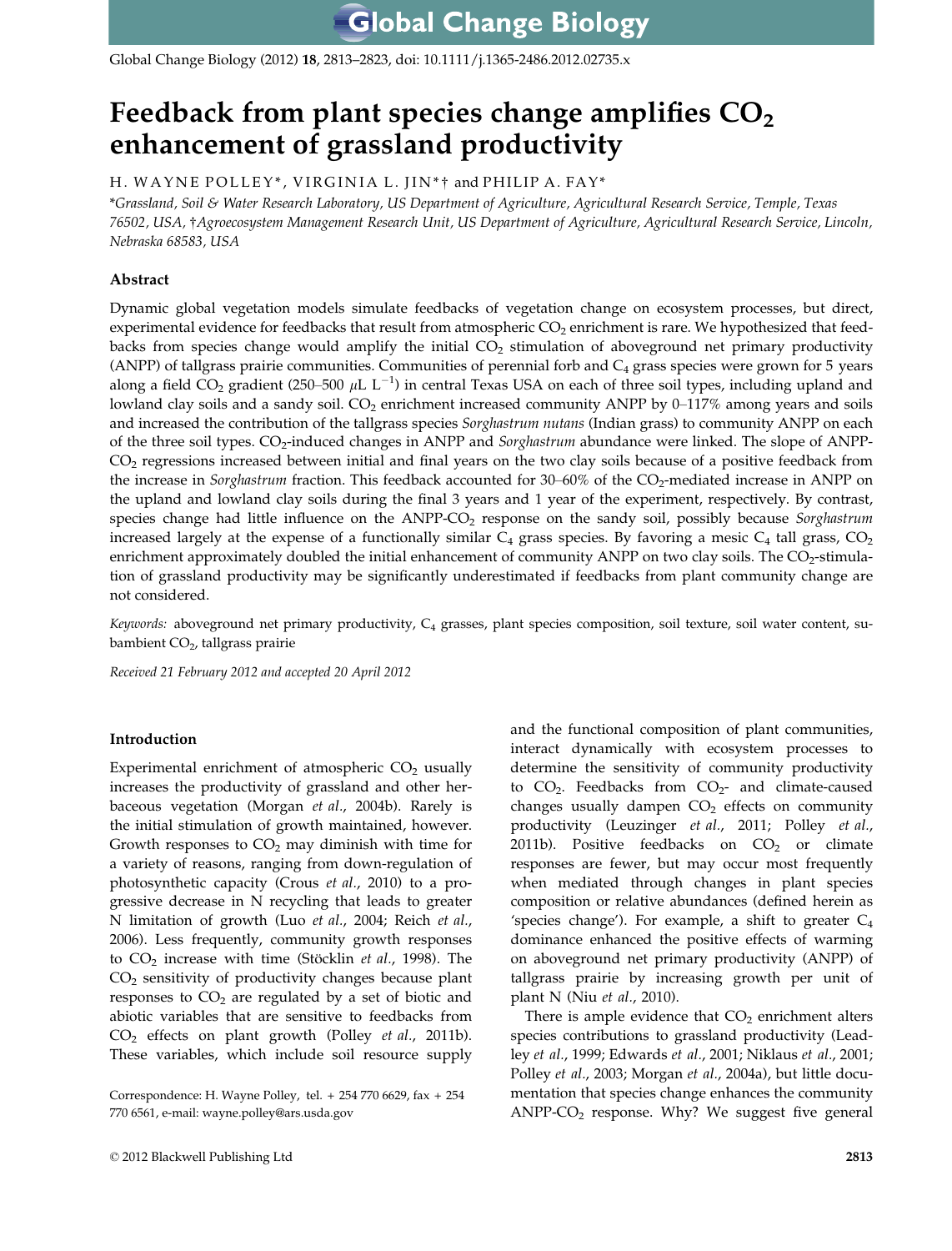reasons. First, feedbacks from species change simply may not have been considered when analyzing experimental data. Second, experiments may have been terminated before species feedbacks were fully expressed. Species change and any resulting feedbacks on the community  $\text{ANPP-CO}_2$  response may not be evident in short-term, even multi-year, experiments in which  $CO<sub>2</sub>$ effects on resource levels develop slowly. Changes in N cycling that lead ultimately to a change in the ANPP- $CO<sub>2</sub>$  response may require years to manifest (Gill *et al.*, 2002, 2006; Hungate et al., 2004; Jin & Evans, 2007), as would species feedbacks on community ANPP, for example. Third, responsive species may not have been present in plant communities either because the plant species pool was limited or species change was inhibited by management activities or other factors. Fourth, species feedbacks will be difficult to detect when the  $ANDP-CO<sub>2</sub>$  relationship differs widely among years because of variation in other factors that regulate plant growth or  $CO<sub>2</sub>$  response. Year-to-year variability in environmental factors, such as the amount of photosynthetically active radiation and precipitation (Owensby et al., 1999; Morgan et al., 2004b; Kubiske et al., 2006), could mask species effects on the ANPP- $CO<sub>2</sub>$  relationship. Fifth, species change at elevated  $CO<sub>2</sub>$  simply may not have become large enough to significantly affect the ANPP- $CO<sub>2</sub>$  relationship. How large must the shift in species be? The answer depends partly on the magnitude of functional differences among co-occurring species and on whether species shifts result from opposing changes in the productivity of dominant species or simply an increase in productivity of one or more species. The greater the differences in response to  $CO<sub>2</sub>$  or  $CO<sub>2</sub>$ caused changes in water and N availability among species, the greater, likely, will be the change in ANPP-CO2 response per unit of change in species relative abundances.

A positive feedback of species change on the  $ANDP-CO<sub>2</sub>$  response implies that the increase in community productivity per unit of increase in  $CO<sub>2</sub>$  will be greater following species change than before it. We have shown that increasing  $CO<sub>2</sub>$  from subambient to elevated concentrations increased the contribution of the tallgrass species Sorghastrum nutans (L.) Nash (Indian grass) to ANPP of tallgrass prairie assemblages grown on three soil types of strongly contrasting texture (Polley et al., 2012). The shift to greater Sorghastrum abundance during the first 4 years of  $CO<sub>2</sub>$  treatment resulted from a  $CO<sub>2</sub>$ -caused increase in soil water content and was most strongly expressed on the two soils on which the per-unit effect of  $CO<sub>2</sub>$  on soil water was greatest. Herein, we test the prediction that the increase in Sorghastrum fraction amplified the amount by which  $CO<sub>2</sub>$  stimulated ANPP during 5 years of treatment. We hypothesized that feedback effects of Sorghastrum on ANPP, like the magnitude of species change, would be greatest for the soils for which the water-savings effect of  $CO<sub>2</sub>$  enrichment was greatest. We assumed that Sorghastrum is more productive than species that declined in relative abundance under the wetter conditions at high  $CO<sub>2</sub>$ .

## Materials and Methods

#### $CO<sub>2</sub>$  chambers

We used unique, elongated field chambers to expose assemblages of tallgrass prairie species to a continuous gradient in CO2 spanning pre-industrial to elevated concentrations (Polley et al., 2008; Fay et al., 2009). The Lysimeter  $CO<sub>2</sub>$  gradient (LYCOG) facility is located in central Texas, USA (31°05' N, 97°20' W) at the Grassland, Soil & Water Research Laboratory. It consists of two transparent, tunnel-shaped chambers each 1.2 m wide and tall and 60 m long, aligned parallel along a north-south axis. Each chamber is divided into 10 consecutive compartments each 5 m long. Aerial growth of chambered vegetation is enclosed in a transparent polyethylene film which transmits >90% of incident irradiance with minimal effects on spectral quality. Chambers depend upon photosynthesis during daylight and upon respiration at night to create CO2 gradients. Air introduced into chambers during daylight is progressively depleted of  $CO<sub>2</sub>$  by photosynthesizing plants as it is moved by blowers toward the outlet of the system. The direction of air flow is reversed at night, and respiration by the enclosed ecosystem progressively increases the  $CO<sub>2</sub>$  concentration of chamber air. Desired  $CO<sub>2</sub>$  concentration gradients are maintained by automatically varying the rate of air flow through chambers in response to changes to photosynthesis (daylight) or respiration rates (night). During daylight, pure  $CO<sub>2</sub>$  is injected into air introduced to the south end of one chamber (elevated chamber) to elevate  $CO<sub>2</sub>$  to 500  $\mu$ L L<sup>-1</sup>. The CO<sub>2</sub> level is depleted to 370  $\mu$ L L<sup>-1</sup> at the north end of the chamber. Ambient air is introduced into the south end of the second chamber (subambient chamber) to initiate an ambient to subambient  $CO_2$  gradient (370 – 250  $\mu$ L L<sup>-1</sup>). Nighttime CO<sub>2</sub> levels are regulated at about 130  $\mu$ L L<sup>-1</sup> above daytime values along each chamber. Air temperature and vapor pressure deficit are regulated near ambient values by cooling and dehumidifying air at 5-m intervals along chambers.  $CO<sub>2</sub>$ treatments have been maintained each growing season from early April through October since CO<sub>2</sub> control was initiated in 2006.

#### Soil monoliths

We installed four steel boxes containing intact soil monoliths (each 1 m wide and long  $\times$  1.5 m deep) beneath each of the 20 5-m long compartments. Three soil types of contrasting physical and hydrological properties are represented. All are located in the Blackland Prairie region of central Texas. Soils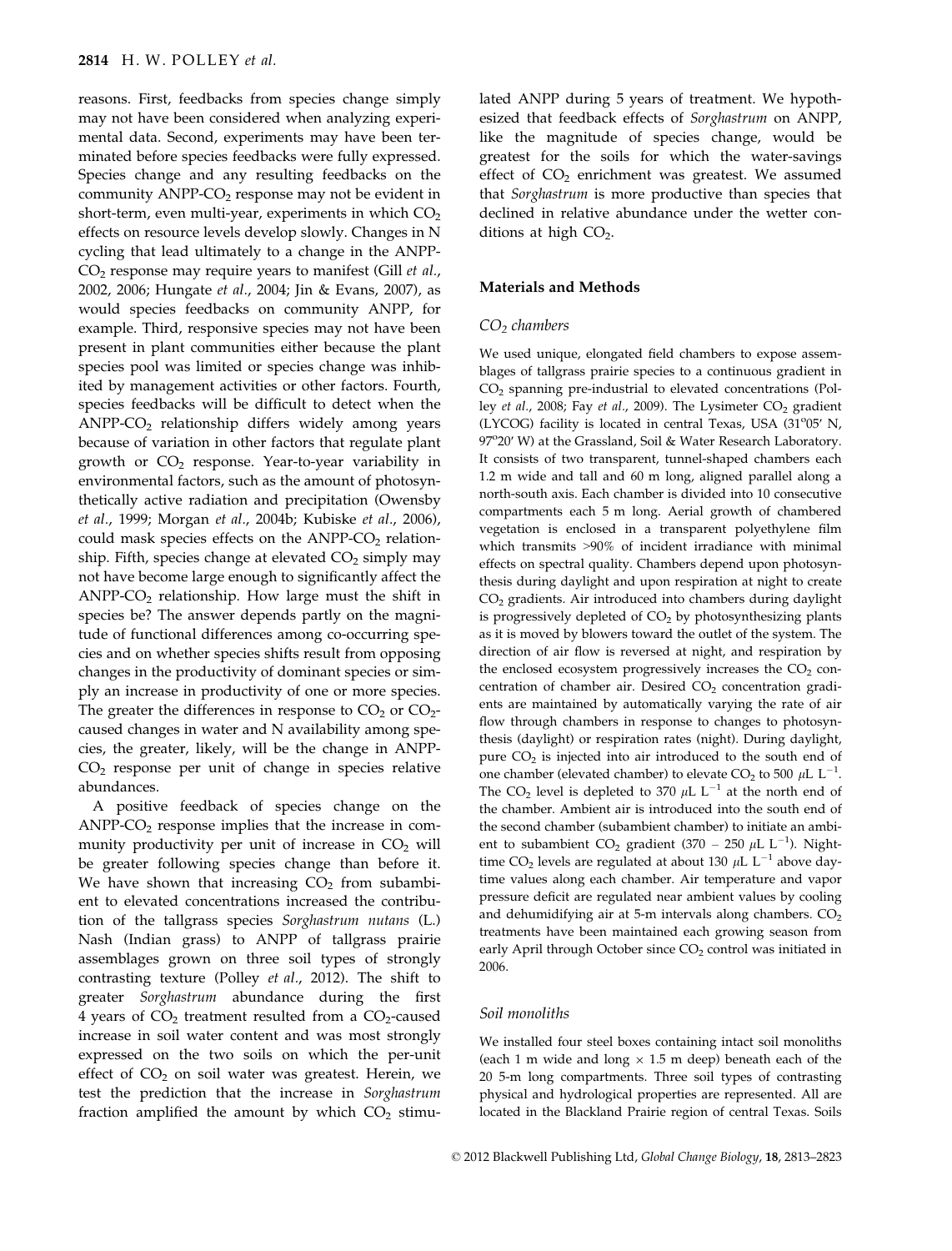include an upland clay Mollisol from the Austin series (Udorthentic Haplustolls), a lowland clay Vertisol from the Houston Black series (Udic Haplusterts), and a sandy loam Alfisol from the Bastsil (or Bastrop) series (Udic Paleustalfs). Two monoliths of each of two soil types were randomly placed beneath each 5-m long compartment. Twelve compartments contain two monoliths each of the Mollisol and Vertisol (40–45% and 49–55% clay content, respectively; Fay et al., 2009). Remaining compartments contain two monoliths of the Alfisol (60–73% sand content, 0–50 cm depth) and two monoliths of either the Mollisol or Vertisol.

Perennial species characteristic of tallgrass prairie in central Texas were transplanted into 60 monoliths in June 2003, 3 years before  $CO<sub>2</sub>$  control was initiated. Eight plants of each of four C<sub>4</sub> grass species [Bouteloua curtipendula (Michx.) Torr. (side-oats grama), Schizachyrium scoparium (Michx.) Nash (little bluestem), Sorghastrum nutans, Tridens albescens (Vasey) Wooton & Standl. (white tridens)] and three forb species [Salvia azurea Michx. Ex Lam. (pitcher sage), Solidago canadensis L. (Canada goldenrod), and the legume Desmanthus illinoensis (Michx.) MacMill. ex B.L. Rob. & Fernald (Illinois bundleflower)] were transplanted into each monolith (total density = 56 plants  $m^{-2}$ ; hereafter referenced by genus). Monoliths received ambient precipitation for most of the period prior to CO2 treatment (Polley et al., 2012). We excluded precipitation after initiating  $CO<sub>2</sub>$  control in 2006 and irrigated each monolith to simulate the average of growing season precipitation in central Texas (560 mm). Water input was scheduled to mimic the typical seasonal pattern of precipitation during 2007 and 2009, with a maximum during spring and minimum during late summer (August–September). This pattern was reversed in 2008 by adding larger amounts of water in summer than spring. The seasonal total of irrigation was applied in equal monthly increments during 2006. Volumetric soil water content was measured weekly (bi-weekly in 2006) to 0.9 m depth in the center of each monolith with a neutron probe.

ANPP was estimated by clipping vegetation in each monolith to 5 cm height at the end of each growing season, near the time of peak biomass, beginning in 2005 the year prior to  $CO<sub>2</sub>$ treatment. Peak biomass provides a reasonable estimate of ANPP in this system because aboveground tissues represent current-year growth only (standing tissues are removed at harvest each year) and all species, with the exception of two minor components of the community, Desmanthus and Tridens (1.9–8.4% and 0.2–3.3% of peak biomass, respectively), continue growth through autumn. At harvest, plants from each monolith were sorted by species. Harvested tissues were weighed after oven drying for 72 h at 60 °C. Community ANPP was calculated by summing species-specific values of ANPP for each monolith and year. No fertilizer was added. To minimize effects of harvesting on element cycling, harvested material was returned to the monolith from which it was removed prior to the next growing season. Plant material was shredded with a wood chipper to simulate effects of lateseason mowing before it was returned.

We used between-year change in the proportional contribution of the dominant species, the grass Sorghastrum, to community ANPP (Δ fraction) as an index of vegetation change. Change was calculated for each monolith by subtracting the dominant's contribution to total community production in 1 year from its contribution to production in a preceding year.

The mean  $CO<sub>2</sub>$  concentration to which each monolith was exposed was calculated using the linear relationship between  $CO<sub>2</sub>$  during daylight and distance along chambers (Fay et al.,  $2009$ ).  $CO<sub>2</sub>$  was used as the independent variable in regression analyses with between-year changes in community ANPP, species-specific ANPP, and species fractions.

The  $CO<sub>2</sub>$  response of community ANPP is regulated by multiple, often inter-correlated, factors (Polley et al., 2011b). We used a statistical modeling approach, structural equation modeling (SEM), to evaluate causal relationships among interacting variables that together affected ANPP (Shipley, 2000; Grace, 2006). SEM with observed variables (path modeling) was used to partition the net effect of  $CO<sub>2</sub>$  on ANPP into a direct effect and indirect effects mediated through changes in soil water content and the Sorghastrum fraction of community ANPP for each soil type (Supporting Information, Fig. S1). The SEM model included direct paths from each variable to ANPP and indirect paths from  $CO<sub>2</sub>$  to ANPP through soil water content and the Sorghastrum fraction. Bivariate relationships between modeled variables were linear to slightly curvilinear. The ln-transformation of variables rarely improved the linearity of these relationships and did not alter the general relationships among variables that were derived using SEM. We used AMOS 4.0 software (SmallWaters Corp., Chicago, IL, USA) to fit the SEM model to data from each year and soil type. Each path coefficient was divided by its standard error to assess significance. Coefficients with  $P < 0.10$  were considered significant. To obtain a significant fit to data for the different soil types, we used a slightly different SEM model for the sandy soil vs. clay soils (Fig. S1). Non-significant paths in the models used for each soil type were retained in final models. Significance in most statistical tests of treatment effects is demonstrated by rejecting a null hypothesis. The reverse is true when testing the adequacy of the full SEM (Shipley, 2000). The hypothesized relationship among variables in the SEM is considered to be consistent with data when the probability level of the statistical test (chi-squared statistic) is greater than the chosen significance level (typically,  $P = 0.05$ ).

## Results

## Temporal trends in ANPP and Sorghastrum relative abundance

CO2 enrichment increased both community ANPP (Fig. 1) and the contribution of Sorghastrum to community productivity on all three soil types (Fig. 2). Linear increases in community ANPP ranged from 0 (not significant) to 173 g m<sup>-2</sup> per 100  $\mu$ L L<sup>-1</sup> rise in CO<sub>2</sub> among soils and years, and were larger following 3–  $5$  years of  $CO<sub>2</sub>$  exposure than during the initial 2 years of treatment for all soil types (Table 1). At these rates of ANPP increase, community ANPP rose by 45–117%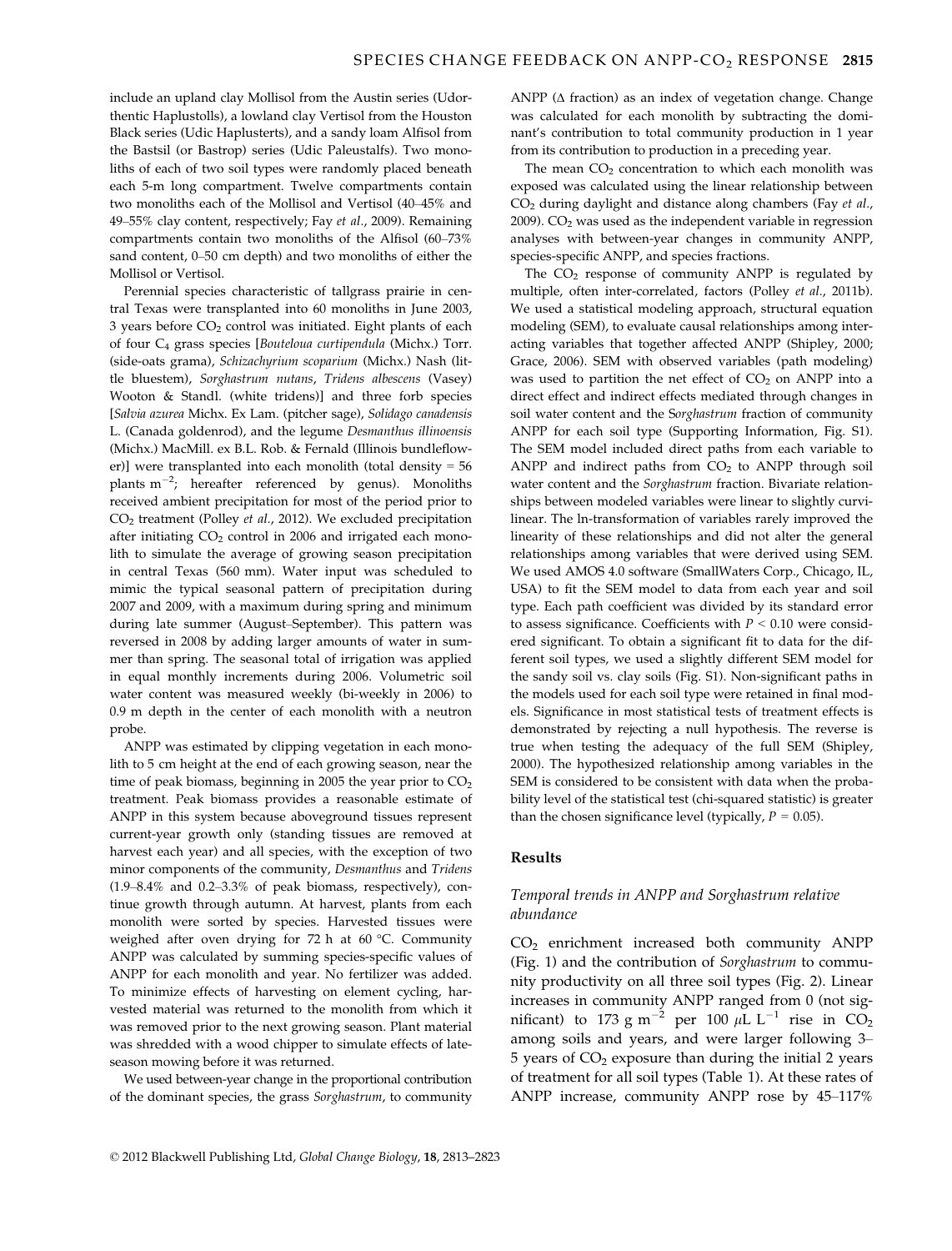

Fig. 1 Relationships between the ANPP of prairie communities (community ANPP) and  $CO<sub>2</sub>$  concentration for each of three soil types for the first, third, and fifth years of treatment (2006, 2008, 2010). Lines are linear regression fits. See Table 1 for regression statistics.

(Mollisol), 0–98% (Alfisol), and 0–81% (Vertisol) from 280 to 480  $\mu$ L L<sup>-1</sup>. The *Sorghastrum* fraction varied widely among monoliths along the  $CO<sub>2</sub>$  gradient in a given year (Fig. 2), but slopes of fraction- $CO<sub>2</sub>$  regression relationships were greater following 2–3 years of exposure than during the initial year of treatment for Mollisol and Alfisol soils (Table 1). The Sorghastrum fraction was a significant positive function of  $CO<sub>2</sub>$  for the Vertisol in 2009 only, but was negatively correlated to CO<sub>2</sub> following the first year of treatment (2006). Con-



Fig. 2 Relationships between the fractional contribution of Sorghastrum to ANPP of prairie communities and  $CO<sub>2</sub>$  concentration for each of three soil types for the first, third, and fifth years of treatment (2006, 2008, 2010). Lines are linear regression fits. See Table 1 for regression statistics.

sequently,  $CO<sub>2</sub>$  enrichment increased the contribution of Sorghastrum to community ANPP between the pretreatment year and fifth year of  $CO<sub>2</sub>$  exposure on all soils (Fig. S2).

CO<sub>2</sub> enrichment increased the Sorghastrum fraction of community productivity by increasing Sorghastrum ANPP and, on the Alfisol soil, reducing the amount by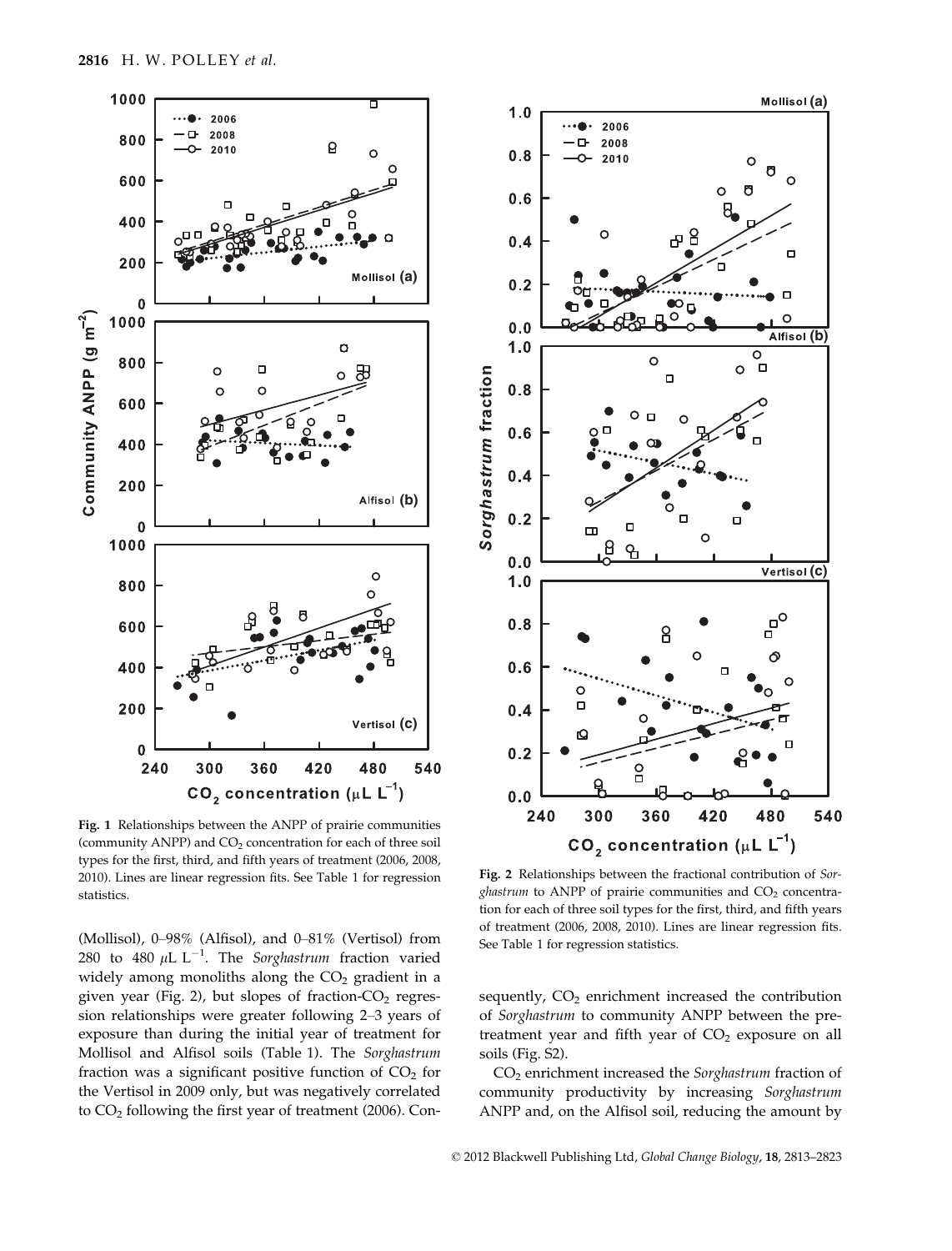| Soil/Year | ANPP (g m <sup><math>-2</math></sup> ) |          |              |            | Sorghastrum fraction |          |              |            |                  |
|-----------|----------------------------------------|----------|--------------|------------|----------------------|----------|--------------|------------|------------------|
|           | Intercept                              | Slope    | $r^2$        | $P$ -value | Intercept            | Slope    | $r^2$        | $P$ -value | $\boldsymbol{n}$ |
| Mollisol  |                                        |          |              |            |                      |          |              |            |                  |
| 2006      | 77.95                                  | 47.52    | 0.34         | 0.002      | 0.237                | $-0.021$ | $\mathbf{0}$ | 0.65       | 24               |
| 2007      | 3.70                                   | 72.68    | 0.52         | < 0.0001   | $-0.219$             | 0.089    | 0.28         | 0.006      | 24               |
| 2008      | $-122.31$                              | 140.93   | 0.33         | 0.002      | $-0.568$             | 0.212    | 0.46         | 0.0002     | 24               |
| 2009      | $-172.87$                              | 158.51   | 0.51         | < 0.0001   | $-0.803$             | 0.268    | 0.56         | < 0.0001   | 23               |
| 2010      | $-126.78$                              | 138.49   | 0.43         | 0.0004     | $-0.730$             | 0.261    | 0.42         | 0.0005     | 23               |
| Alfisol   |                                        |          |              |            |                      |          |              |            |                  |
| 2006      | 478.64                                 | $-19.98$ | $\mathbf{0}$ | 0.51       | 0.785                | $-0.088$ | 0.12         | 0.1        | 16               |
| 2007      | $-80.94$                               | 126.76   | 0.53         | 0.0008     | $-0.656$             | 0.282    | 0.32         | 0.01       | 16               |
| 2008      | $-130.47$                              | 173.33   | 0.31         | 0.01       | $-0.442$             | 0.241    | 0.22         | 0.04       | 16               |
| 2009      | $-26.95$                               | 170.38   | 0.47         | 0.003      | $-0.383$             | 0.239    | 0.22         | 0.04       | 16               |
| 2010      | 139.04                                 | 119.41   | 0.19         | 0.05       | $-0.609$             | 0.294    | 0.26         | 0.03       | 16               |
| Vertisol  |                                        |          |              |            |                      |          |              |            |                  |
| 2006      | 137.32                                 | 82.31    | 0.18         | 0.04       | 0.934                | $-0.135$ | 0.14         | 0.06       | 20               |
| 2007      | 116.82                                 | 66.10    | 0.16         | 0.04       | 0.036                | 0.048    | $\mathbf{0}$ | 0.44       | 20               |
| 2008      | 316.00                                 | 51.15    | 0.08         | 0.12       | $-0.175$             | 0.114    | 0.05         | 0.17       | 19               |
| 2009      | 370.71                                 | 42.70    | 0.04         | 0.2        | $-0.413$             | 0.178    | 0.22         | 0.03       | 19               |
| 2010      | $-50.91$                               | 152.96   | 0.35         | 0.005      | $-0.168$             | 0.122    | 0.05         | 0.19       | 19               |

Table 1 Linear regressions relating community ANPP and the *Sorghastrum* fraction of ANPP to  $CO<sub>2</sub>$  concentration for each of three soil types and each year of  $CO<sub>2</sub>$  treatment. Regression slopes represent the change in ANPP or *Sorghastrum* fraction per 100  $\mu$ L L<sup>-1</sup> increase in CO<sub>2</sub> concentration

which the combined ANPP of remaining species increased between the pretreatment (2005) year and fifth year of exposure (Fig. 3).  $CO<sub>2</sub>$  enrichment reduced the 5-year change in the combined ANPP of all species other than Sorghastrum on the Alfisol largely by reducing the increase in ANPP of two subdominant grasses, Bouteloua and Schizachyrium (Table S2).  $CO<sub>2</sub>$  enrichment also reduced the amount by which Bouteloua ANPP increased during 5 years on the Mollisol, but the combined ANPP of all species other than the dominant Sorghastrum was not affected by  $CO<sub>2</sub>$  on this upland clay soil (Fig. 3). Together, Sorghastrum and Bouteloua accounted for an average of 0.60 and 0.73 of community productivity on the clay Mollisol and Vertisol soils, respectively, following 5 years of  $CO<sub>2</sub>$  treatment. By contrast, Sorghastrum and Schizachyrium together accounted for a mean 0.89 of ANPP on the sandy Alfisol after 5 years.

The shared tendency for ANPP and the Sorghastrum fraction to increase more with time at elevated than subambient  $CO<sub>2</sub>$  resulted in a positive correlation between changes in ANPP and the Sorghastrum fraction for each soil type (Fig. 4). These correlations between cumulative changes in community properties imply a direct causal linkage between the Sorghastrum fraction and ANPP sensitivity to  $CO<sub>2</sub>$ . However, both ANPP and the Sorghastrum fraction varied with  $CO<sub>2</sub>$  (Table 1), evidence that ANPP was regulated directly and indirectly by  $CO<sub>2</sub>$ , the indirect effect mediated partly through among-year change in the Sorghastrum fraction (i.e.,  $\Delta$  fraction = Sorghastrum fraction<sub>(t)</sub> – Sorghastrum fraction<sub>(t-1…n</sub>). In addition, community ANPP during any given year likely was sensitive to the current Sorghastrum fraction, as determined partly by the initial composition of vegetation, rather than to  $CO<sub>2</sub>$ -mediated change in the fraction only. We used structural equation modeling to determine the contribution of  $CO<sub>2</sub>$ caused shifts in both the Sorghastrum fraction and soil water content to the response of community ANPP to  $CO<sub>2</sub>$ .

## Structural equation models

SEM models adequately fit data from each year of  $CO<sub>2</sub>$ treatment and soil type ( $\chi^2$ <sub>3</sub> = 0.2–6.3, P = 0.97–0.10) and explained 36–54%, 3–56%, and 9–38% of the variance in ANPP for the Mollisol, Alfisol, and Vertisol soils, respectively.

 $Mollisol. CO<sub>2</sub>$  enrichment increased community  $ANPP$ on the Mollisol soil during each year of treatment, with linear increases of 48–159 g m<sup>-2</sup> per 100  $\mu$ L L<sup>-1</sup> increase in  $CO<sub>2</sub>$  (Fig. 5). The  $CO<sub>2</sub>$  effect on community ANPP was 2-fold greater during the final 3 years than first 2 years of treatment because  $CO<sub>2</sub>$  increased ANPP by increasing the Sorghastrum fraction. The pathway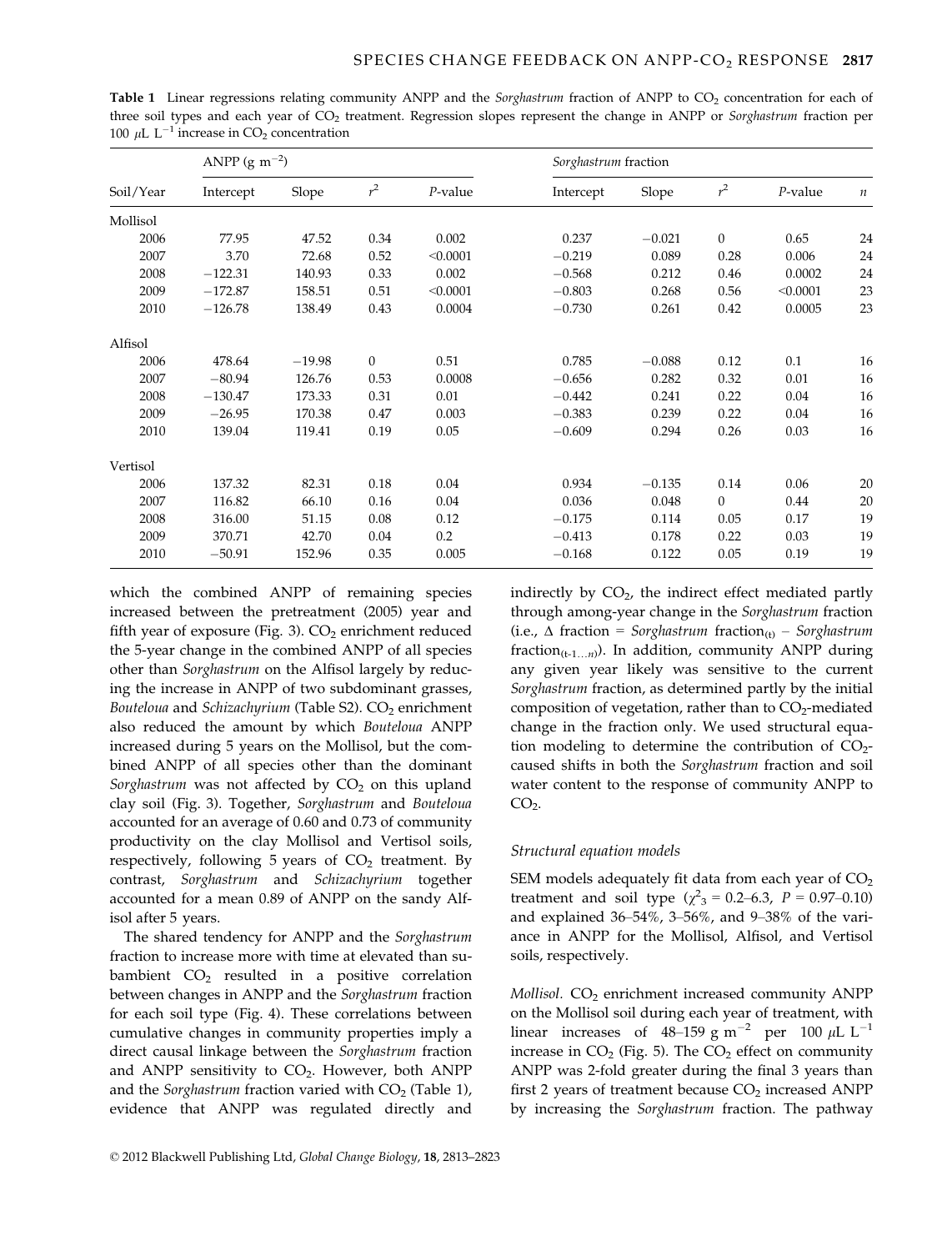

Fig. 3 Relationships between the 5-year change in ANPP of the dominant grass species Sorghastrum and of all remaining (other) species in prairie communities combined and  $CO<sub>2</sub>$  concentration for each of three soil types. Change in ANPP was calculated by subtracting the ANPP for the year prior to  $CO<sub>2</sub>$  treatment (2005) from ANPP following year 5 of treatment (2010). Lines are significant linear or exponential regression fits to changes in species ANPP for Mollisol (Sorghastrum,  $r^2 = 0.45$ ,  $P = 0.0003$ ,  $n = 23$ ), Alfisol (*Sorghastrum*,  $r^2 = 0.39$ ,  $P = 0.006$ ; other species,  $r^2 = 0.16$ ,  $P = 0.07$ ,  $n = 16$ ), and Vertisol soils, respectively (Sorghastrum,  $r^2 = 0.29$ ,  $P = 0.02$ ,  $n = 20$ ;  $r^2 = 0.17$ ,  $P = 0.09$  following exclusion of a single point for which the change in ANPP > 600 g m<sup>-2</sup>). The regression model with greatest  $r^2$  value was selected. The change in combined ANPP of species other than Sorghastrum was not related to  $CO<sub>2</sub>$  for the Mollisol ( $P = 0.29$ ) or Vertisol soils ( $P = 0.72$ ), consequently no lines are shown.



Fig. 4 Relationships between the 5-year change in ANPP of prairie communities and change in the fractional contribution of Sorghastrum to community ANPP for each of three soil types. Change in ANPP or Sorghastrum fraction was calculated by subtracting values measured the year prior to  $CO<sub>2</sub>$  treatment (2005) from values measured after 5 years of treatment (2010). Lines are exponential regression fits to changes in community ANPP for Mollisol ( $r^2 = 0.53$ ,  $P < 0.0001$ ,  $n = 23$ ), Alfisol ( $r^2 = 0.45$ )  $P = 0.003$ ,  $n = 16$ ), and Vertisol soils, respectively ( $r^2 = 0.66$ )  $P < 0.0001$ ,  $n = 19$ ).

linking  $CO<sub>2</sub>$  to community ANPP through the *Sorgha*strum fraction (Fig. 6) accounted for  $47-63\%$  of the CO<sub>2</sub>caused increase in ANPP during 2008–2010 (Fig. 5). Among years, the total effect of  $CO<sub>2</sub>$  on community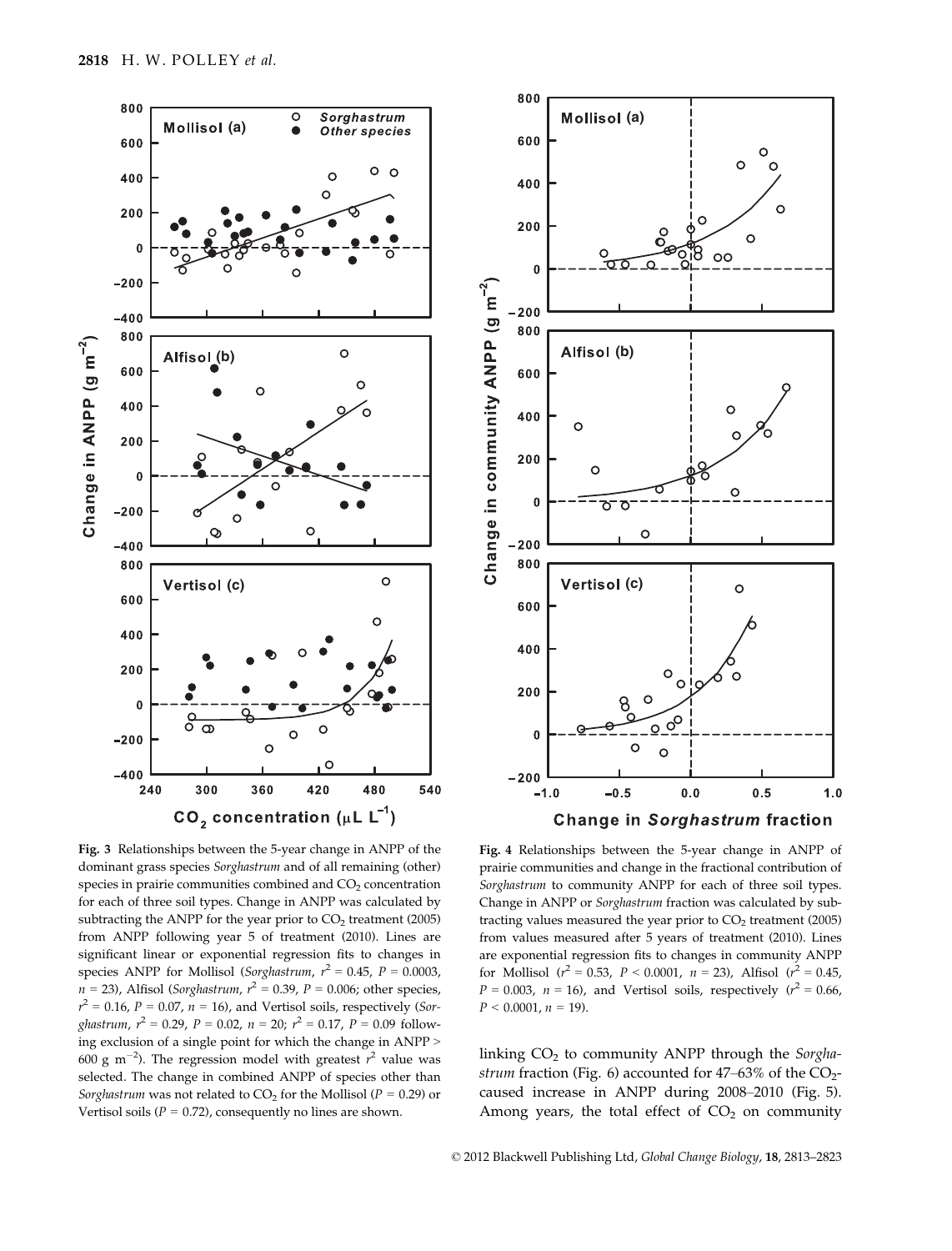

Fig. 5 Direct and indirect components of the  $CO<sub>2</sub>$  effect on ANPP of prairie communities that were grown on each of three soil types for 5 years.  $CO<sub>2</sub>$  effects were partitioned using SEM (Table S1, Fig. S1). Indirect effects of  $CO<sub>2</sub>$  on ANPP were mediated through changes in soil water content (H<sub>2</sub>O) and the fractional contribution of the dominant  $C_4$  grass species *Sorghastrum* to community productivity (fraction). Values for each effect were calculated using unstandardized path coefficients and are expressed as the change in ANPP (g m<sup>-2</sup>) per 100 µL L<sup>-1</sup> increase in CO<sub>2</sub> concentration. Significant effects are denoted with an asterisk. An indirect effect was considered significant if coefficients for one or more pathways linking  $CO<sub>2</sub>$  to ANPP were significant. The overall effect of  $CO<sub>2</sub>$  on ANPP as mediated by species change, for example, represents the sum of the effects derived from paths linking CO<sub>2</sub> to ANPP through the Sorghastrum fraction. Chi-square  $(\chi^2)$  and P-values for the full SEM model are listed. The full model is considered to be consistent with data when the P-value of the chi-squared statistic is  $>0.05$ . The df = 3 for all soils except the Alfisol in 2007–2008 for which a simplified version of the SEM was required (df  $= 1$ ).

ANPP was positively correlated with the magnitude of the indirect effect of  $CO<sub>2</sub>$  through the increase in Sor*ghastrum* fraction ( $r^2 = 0.87$ ;  $P = 0.01$ ). Conversely, paths linking  $CO<sub>2</sub>$  to ANPP through changes in soil water content were not significant.

Alfisol.  $CO<sub>2</sub>$  enrichment increased community ANPP on the Alfisol in all but the first year of treatment (Fig. 5). The total  $CO<sub>2</sub>$  effect included large direct effects in 3 years, depended relatively little on the Sorghastrum fraction, and was mediated in 3 of 4 years (2007, 2008, 2010) through an increase in soil water content. The Sorghastrum fraction was negatively correlated with  $CO<sub>2</sub>$  following 2006, the first year of treatment (Fig. 7), apparently because of variability in vegetation that developed during the establishment period. In years 4 and 5 (2009–2010), the coefficient for the pathway linking  $CO<sub>2</sub>$  and the Sorghastrum fraction was positive, indicating that  $CO<sub>2</sub>$  enrichment increased Sorghastrum's contribution to community productivity. Paths linking  $CO<sub>2</sub>$  to community ANPP through the Sorghastrum fraction were significant only for 2009, however. ANPP of prairie communities increased by 46.8 g m<sup>-2</sup> per 100  $\mu$ L L<sup>-1</sup> increase in CO<sub>2</sub> as a result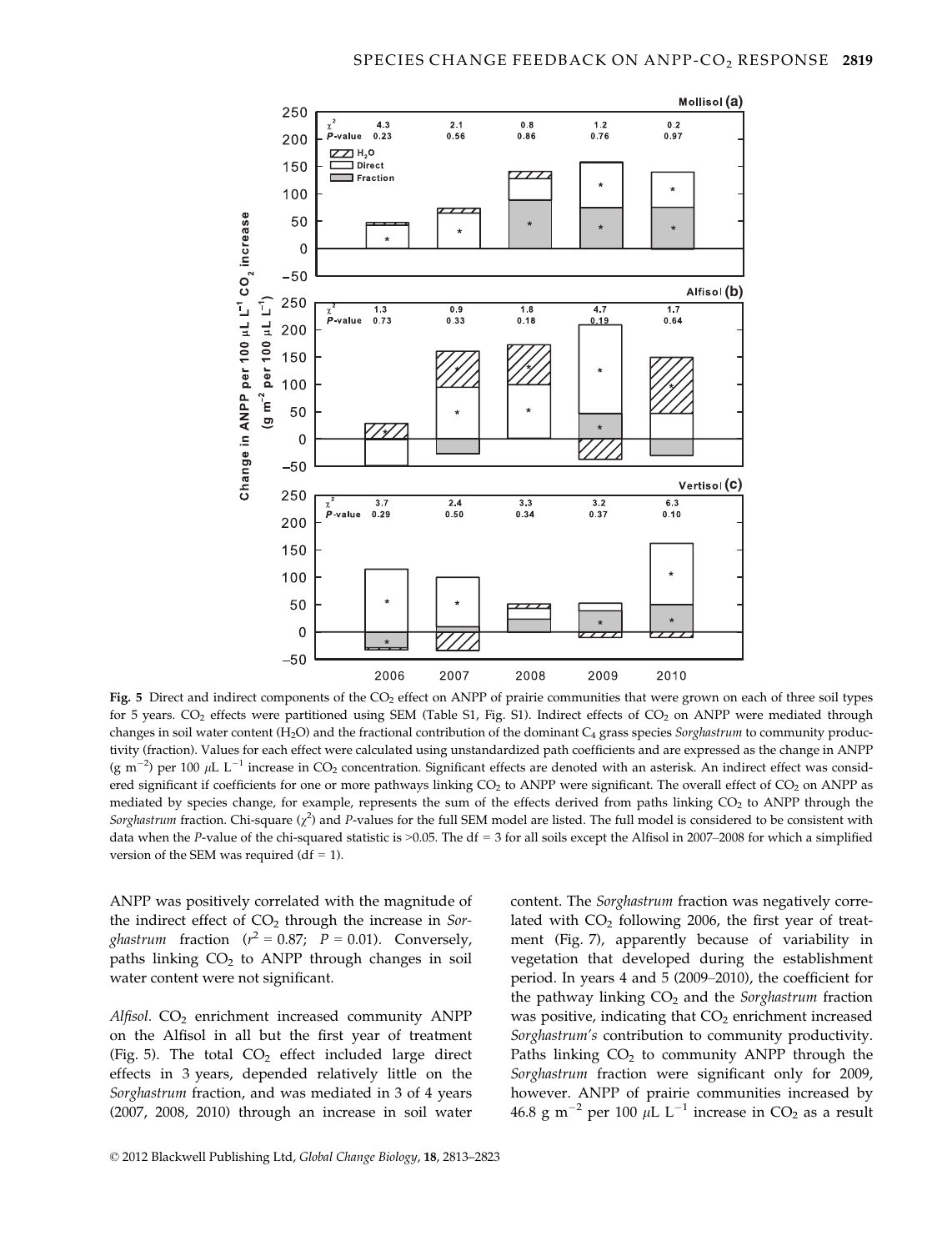

Fig. 6 Structural equation models describing direct and indirect effects of  $CO<sub>2</sub>$  on ANPP of prairie communities grown on a Mollisol for the first, third, and fifth years of treatment (2006, 2008, 2010; models for remaining years were omitted for brevity). Maximum likelihood techniques were used to calculate path coefficients that minimize the difference between the calculated covariance matrix and the covariance matrix present in the data. Standardized coefficients are calculated by first standardizing each variable by subtracting its mean and dividing by its standard deviation. Non-significant pathways are indicated by dashed lines. Standardized coefficients are listed beside each path. Modeled are indirect effects of  $CO<sub>2</sub>$  through soil water content, change in the Sorghastrum fraction of community ANPP during a given year (Δ fraction), and the Sorghastrum fraction of ANPP (fraction).

(Fig. 5). This indirect effect of  $CO<sub>2</sub>$  on community ANPP was only 28% of the magnitude of the direct  $CO<sub>2</sub>$  effect.

Vertisol. The bivariate community  $ANDP-CO<sub>2</sub>$  relationship was positive each year for the Vertisol but was significant in 2006, 2007, and 2010 only (Table 1). The positive effect of  $CO<sub>2</sub>$  on ANPP of prairie communities was entirely direct during the first 2 years, but resulted from or included a significant indirect effect mediated through an increase in the Sorghastrum fraction in 2010



Fig. 7 Structural equation models describing direct and indirect effects of  $CO<sub>2</sub>$  on ANPP of prairie communities grown on an Alfisol for the first, fourth, and fifth years of treatment (2006, 2009, 2010; models for remaining years were omitted for brevity). Non-significant pathways are indicated by dashed lines. Standardized coefficients are listed beside each path. Modeled are indirect effects of CO<sub>2</sub> through soil water content, change in the Sorghastrum fraction of community ANPP during a given year (Δ fraction), and the Sorghastrum fraction of ANPP (fraction).

(as well as in 2009; Fig. 5). Community ANPP was positively correlated with the Sorghastrum fraction each year (Fig. 8), in contrast to trends observed for Mollisol and Alfisol soils, with linear increases in ANPP of 199– 413 g m<sup> $-2$ </sup> per unit increase in the *Sorghastrum* fraction (not shown). However, the coefficient for the pathway linking  $CO<sub>2</sub>$  and the Sorghastrum fraction was negative after year one of treatment (2006), meaning that Sorghastrum contributed less to community ANPP at elevated than subambient  $CO<sub>2</sub>$ . This pattern was reversed in later years. The temporal trend for Sorghastrum to increase at elevated  $CO<sub>2</sub>$ , combined with the strong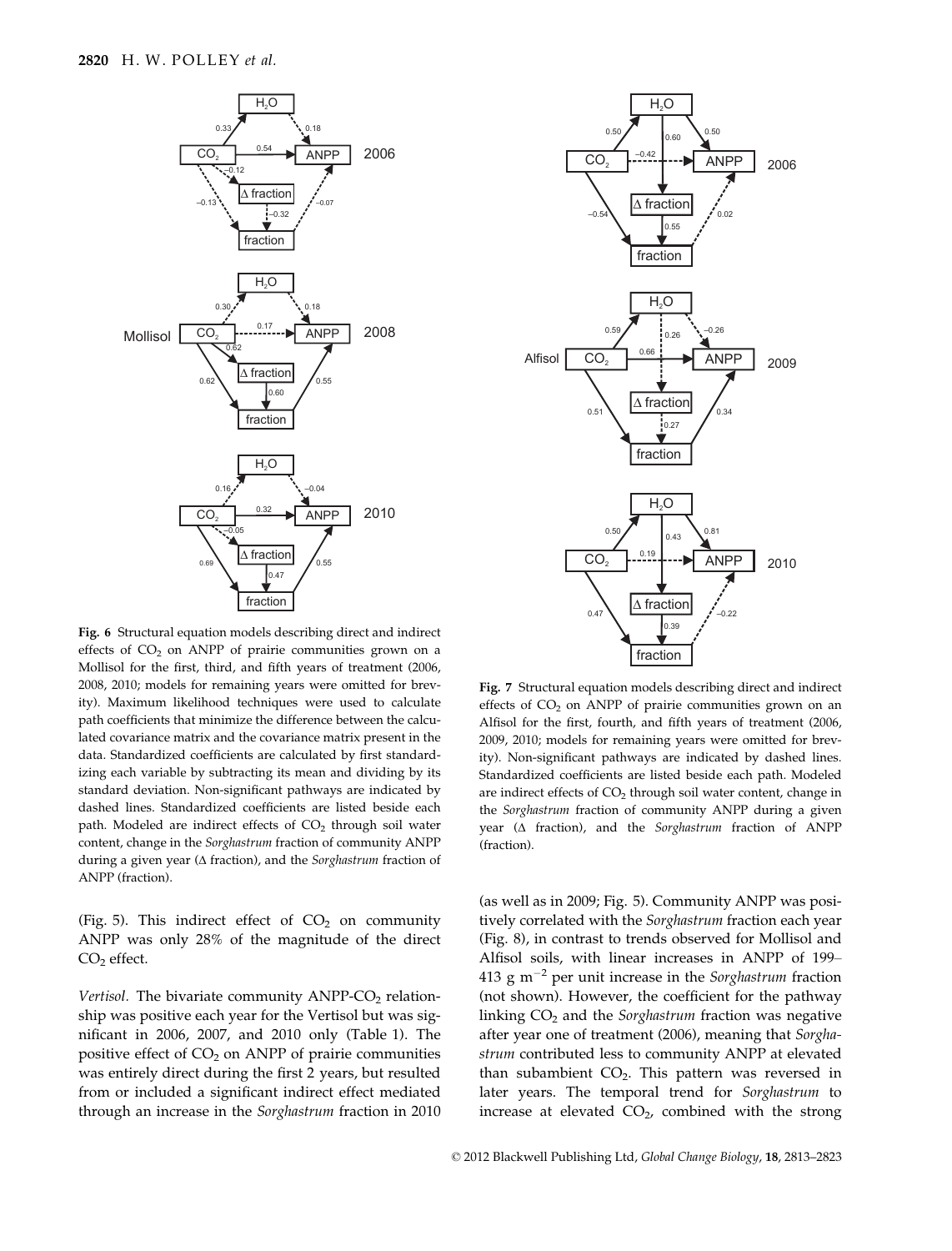

Fig. 8 Structural equation models describing direct and indirect effects of  $CO<sub>2</sub>$  on ANPP of prairie communities grown on a Vertisol for the first, third, and fifth years of treatment (2006, 2008, 2010; models for remaining years were omitted for brevity). Non-significant pathways are indicated by dashed lines. Standardized coefficients are listed beside each path. Modeled are indirect effects of  $CO<sub>2</sub>$  through soil water content, change in the Sorghastrum fraction of community ANPP during a given year (Δ fraction), and the Sorghastrum fraction of ANPP (fraction).

positive link between community ANPP and the Sorghastrum fraction in all years, caused the net  $CO<sub>2</sub>$ effect on ANPP through the Sorghastrum fraction to increase from 1 year to the next (Fig. 5). Paths linking  $CO<sub>2</sub>$  to community ANPP through changes in soil water content were not significant for the Vertisol, as for the other clay soil.

## Discussion

Increasing  $CO<sub>2</sub>$  from subambient to elevated concentrations increased ANPP of perennial prairie communities on each of the three soil types we studied (see also, Fay et al., in press). Linear increases ranged from 0–173 g  $m^{-2}$  per 100 µL L<sup>-1</sup> increase in CO<sub>2</sub> among soils and years, and were larger following  $3-5$  years of  $CO<sub>2</sub>$ exposure than during the initial 2 years of treatment for all soil types.  $CO<sub>2</sub>$  also increased the relative contribution of the tallgrass Sorghastrum to community productivity on all three soils by increasing Sorghastrum ANPP and, on the alluvial sandy soil (Alfisol), reducing the amount by which the combined ANPP of remaining species increased during the 5-year experiment. Importantly, these two general trends, the increase in community ANPP and increase in the Sorghastrum fraction of productivity at elevated  $CO<sub>2</sub>$ , were positively correlated as predicted on the three soils. The response of community ANPP to  $CO<sub>2</sub>$  increased with time on the two clay soils because of a positive feedback from the  $CO<sub>2</sub>$ caused increase in the Sorghastrum fraction. This feedback accounted for  $47-63\%$  of the CO<sub>2</sub>-mediated increase in community ANPP on the upland clay soil (Mollisol) during the final 3 years and 33% of the ANPP increase on the lowland clay soil (Vertisol) during the final year.  $CO<sub>2</sub>$  also favored Sorghastrum on the Alfisol, but species change had little effect on the ANPP- $CO<sub>2</sub>$  response of communities. Rather,  $CO<sub>2</sub>$ enrichment increased community ANPP on this sandy soil both directly and through an increase in soil water content that likely resulted from reduced transpiration.

We hypothesized that feedback effects of species change on community ANPP would be greatest for the soils for which the water-savings effect of  $CO<sub>2</sub>$  was greatest under the assumption that water savings would favor species that are more productive under wetter conditions. Our hypothesis was only partially supported. Per unit of rise in  $CO<sub>2</sub>$ , the increase in soil water content was greater by more than a factor of 1.8 and 2.4 on the Alfisol than Mollisol and Vertisol soils, respectively (Polley et al., 2012). Yet, the positive feedback of increased Sorghastrum abundance on community ANPP was least on the sandy Alfisol.

Species shifts that involve opposing changes in the productivity of dominant species likely will enhance the sensitivity of community ANPP to  $CO<sub>2</sub>$  only when the increase in productivity of the favored species exceeds any decrease in productivity of disadvantaged species. Species change had little effect on the ANPP- $CO<sub>2</sub>$  response of the Alfisol because  $CO<sub>2</sub>$  enrichment increased Sorghastrum at the expense of other species, including subdominant  $C_4$  grasses. Element or other limitations on community ANPP may lead to offsetting changes in productivity among species.

CO2 enrichment may change species relative abundances by increasing the production of one or more species without affecting biomass of other dominant and co-dominant species. This 'favored-species' route to species change is the most frequently reported 'mechanism' by which  $CO<sub>2</sub>$  affects grassland communities (Leadley et al., 1999; Morgan et al., 2004a).  $CO<sub>2</sub>$  increased the contribution of Stipa comata to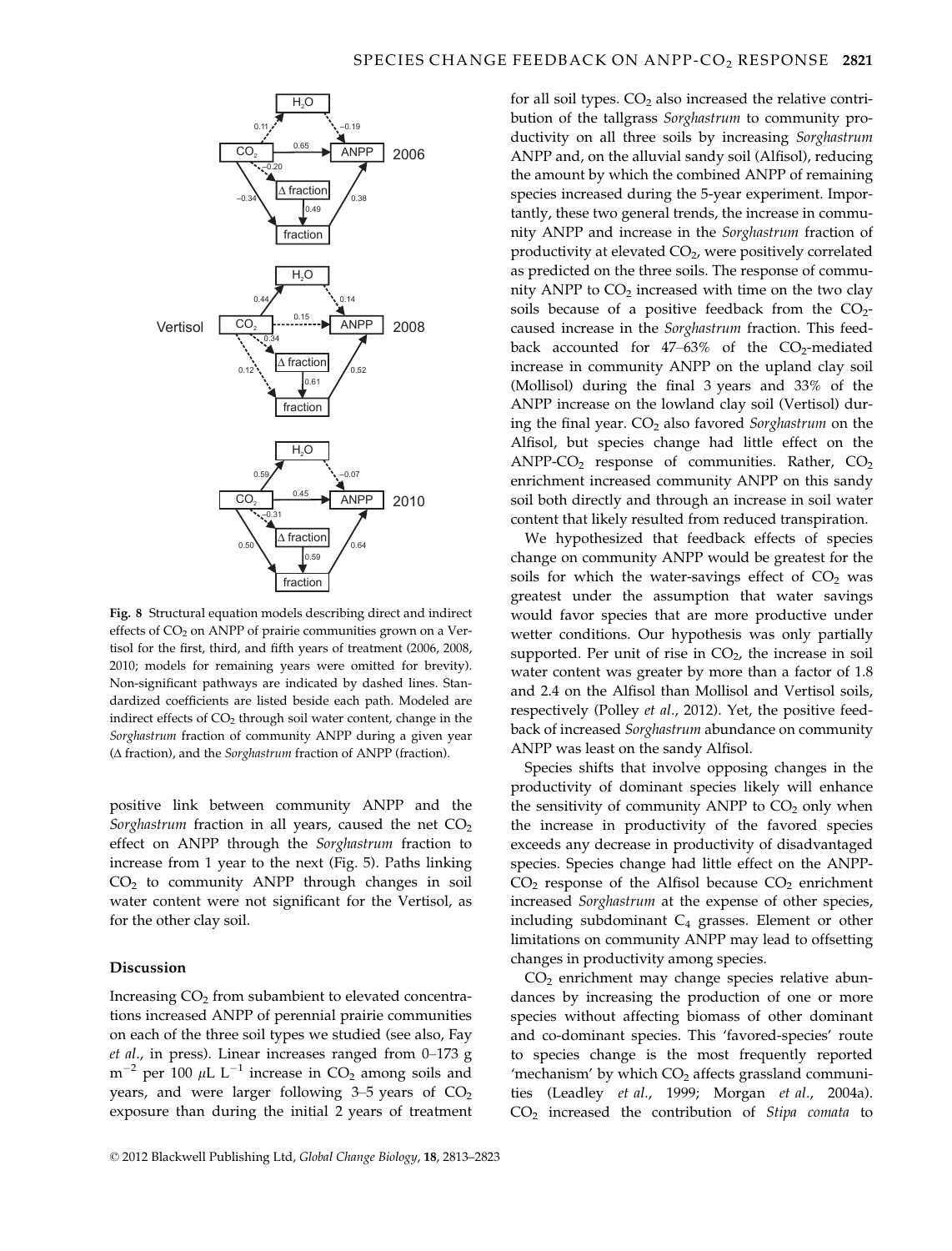aboveground production of shortgrass steppe but did not affect growth of other dominant grasses (Morgan et al., 2004a), for example.  $CO<sub>2</sub>$  increased Sorghastrum productivity on the two clay soils (Mollisol and Vertisol), but did not significantly affect the combined ANPP of species other than Sorghastrum. The result was a direct correlation between the increase in relative abundance of the tallgrass and increase in community ANPP by year 5 of the experiment.

Our results highlight the obvious, but important role that the presence of productive and  $CO<sub>2</sub>$ -responsive species play in determining the sensitivity of community ANPP to  $CO<sub>2</sub>$ , as well as the importance of multiyear  $CO<sub>2</sub>$  experiments. Community ANPP was a significant and positive function of the Sorghastrum fraction on the Vertisol even early in the experiment when the Sorghastrum fraction was negatively correlated to  $CO<sub>2</sub>$ (2006). Community response to  $CO<sub>2</sub>$  apparently was depressed because less-responsive species usurped growth-limiting resources from Sorghastrum. Wang (2007) similarly invoked resource usurpation by weakly responsive species to explain the smaller  $CO<sub>2</sub>$  effect on growth of communities than species monocultures. By preferentially increasing Sorghastrum productivity,  $CO<sub>2</sub>$ contributed to a positive feedback on the  $ANPP-CO<sub>2</sub>$ response of prairie communities on the Vertisol. Results for this clay soil also demonstrate that initial responses to CO<sub>2</sub> enrichment may be misleading. Simple bivariate relationships between community ANPP and  $CO<sub>2</sub>$  were weaker and generally exhibited smaller slopes for the Vertisol than other soils (see also Fay et al., in press). Interpreted from a physiological perspective, prairie communities on this lowland clay were the least responsive to  $CO<sub>2</sub>$ . Only with time did it become evident that the  $ANPP-CO<sub>2</sub>$  response was regulated largely by a biotic feedback.

Clearly, factors in addition to  $CO<sub>2</sub>$  can influence the ANPP- $CO<sub>2</sub>$  relationship by modifying vegetation and its response to  $CO<sub>2</sub>$ . Disturbances, such as grazing and fire, or N fertilization may alter  $CO<sub>2</sub>$  effects on species by facilitating seed dispersal and seedling recruitment (grazing; Newton et al., 2006) or changing competitive interactions among plants (grazing, fire, N fertilization; e.g., Henry et al., 2006). For example, N fertilization initially enhanced the  $CO<sub>2</sub>$  stimulation of productivity in herbaceous brackish wetland, but promoted a shift from  $C_3$  to  $C_4$  species that suppressed CO<sub>2</sub> effects on community productivity by the third and fourth years of treatment (Langley & Megonigal, 2010). Because of the vagaries of seed dispersal and disturbance effects, species relative abundances may vary more in space at a given time than over time in response to  $CO<sub>2</sub>$ , even in a given community type on a given soil. Species effects on the ANPP thus may also be reflected in spatial variation in the  $ANDP-CO<sub>2</sub>$  response.

Increasing  $CO<sub>2</sub>$  from pre-Industrial to elevated levels contributed to a positive feedback on the ANPP- $CO<sub>2</sub>$ response of prairie communities by favoring a widely distributed tallgrass species. The feedback accounted for 30–60% of the  $CO<sub>2</sub>$ -mediated increase in community ANPP on two of three soil types during the final 1– 3 years of treatment. Feedback effects were smallest for the soil type on which the increase in Sorghastrum was largely compensated for by a decline in the productivity and relative abundances of two sub-dominant  $C_4$ grasses. We anticipate that species change will enhance the community  $ANPP-CO<sub>2</sub>$  response provided that shifting species exhibit different functional responses to  $CO<sub>2</sub>$  and the shift in species abundances is sufficiently large relative to the magnitude of functional differences in species. The smaller are species differences in response to  $CO<sub>2</sub>$  or accompanying changes in water and N availability, the greater, likely, must be the change in species abundances to influence the ANPP-CO2 relationship. Simulations from dynamic global vegetation models indicate that  $CO<sub>2</sub>$ -caused changes in vegetation will be greatest in grasslands and savannas (Cramer et al., 2001). Our results highlight the importance of accounting for species change and composition when predicting  $CO<sub>2</sub>$  effects on community productivity and other aspects of the functioning of these ecosystems (e.g., Polley et al., 2011a).

### Acknowledgements

Chris Kolodziejczyk operated CO<sub>2</sub> chambers. Anne Gibson, Katherine Jones, Chris Kolodziejczyk, Alicia Naranjo, and Kyle Tiner participated in harvests. Jack Morgan and Lewis Ziska provided helpful reviews of the manuscript. Mention of trade names or commercial products in this publication does not imply recommendation or endorsement by the US Department of Agriculture. USDA is an equal opportunity provider and employer. Authors have no conflict of interest to declare.

#### References

- Cramer W, Bondeau A, Woodward FI et al. (2001) Global response of terrestrial ecosystem structure and function to  $CO<sub>2</sub>$  and climate change: results from six dynamic global vegetation models. Global Change Biology, 7, 357–373.
- Crous KY, Reich RB, Hunter MD, Ellsworth DS (2010) Maintenance of leaf N controls the photosynthetic  $CO<sub>2</sub>$  response of grassland species exposed to 9 years of freeair CO<sub>2</sub> enrichment. Global Change Biology, 16, 2076–2088.
- Edwards GR, Clark H, Newton PCD (2001) The effects of elevated  $CO<sub>2</sub>$  on seed production and seedling recruitment in a sheep-grazed pasture. Oecologia, 127, 383– 394.
- Fay PA, Kelley AM, Procter AC, Jin VL, Jackson RB, Johnson HB, Polley HW (2009) Primary productivity and water balance of grassland vegetation on three soils in a continuous  $CO<sub>2</sub>$  gradient: initial results from the Lysimeter  $CO<sub>2</sub>$  Gradient Experiment. Ecosystems, 12, 699–714.
- Fay PA, Jin VL, Way DA, Potter KN, Jackson RB, Gill RA, Polley HW (in press) Soilmediated effects of subambient to elevated  $CO<sub>2</sub>$  on grassland productivity. Nature Climate Change.